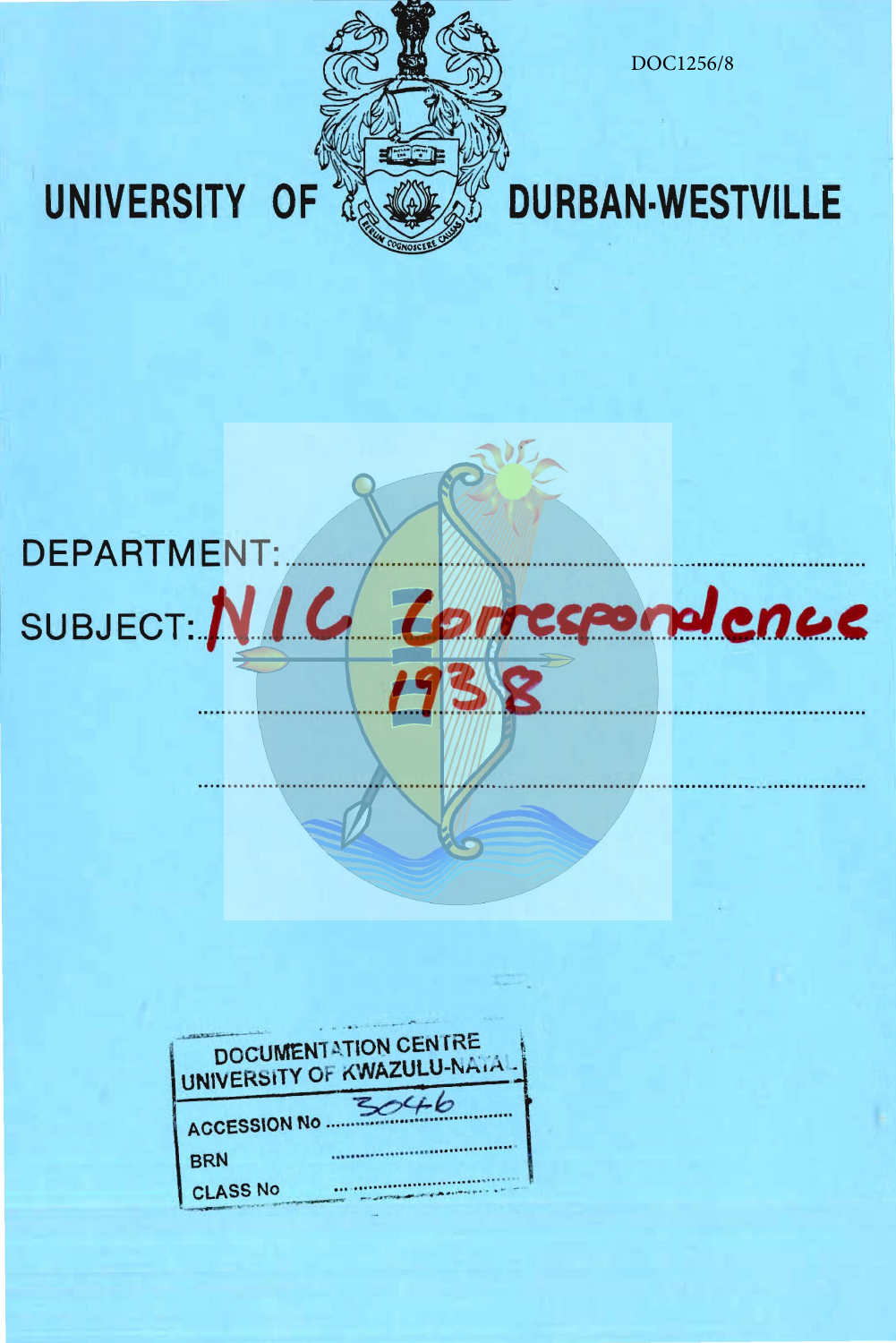#### ~atal **3lnbian** ~ongrtss.

PHONE 25879. HEADQUARTERS:

P.O. Box 1384, 175 GREY STREET, DURBAN.

5th December, 1938.

To the Members,

NATAL INDIAN CONGRESS.

#### **FIRST CONFERENCE.**

Dear Sirs,

You are hereby invited to attend the Opening Ceremony of the First Conference of the Natal Indian Congress, to be opened by Mr. Duncan Burnside, M.P. on Saturday, the 10th December, 1938, at  $3$  p.m. at the M. K. Gandhi Library and Parsee Rustomjee Hall.

His Worship the Mayor of Durban Councillor Mr. Fleming Johnston will welcome the delegates on behalf of the City of Durban.

Mr. B. Rama Rau, I. C. S. Agent General for India in the Union will address the Conference.

Yours faithfully,

A. I. KAJEE,

J. W. GODFREY,

Jt. Hon. Secretaries.

Pioncer Printing Works, 180a Grey St. Dbn.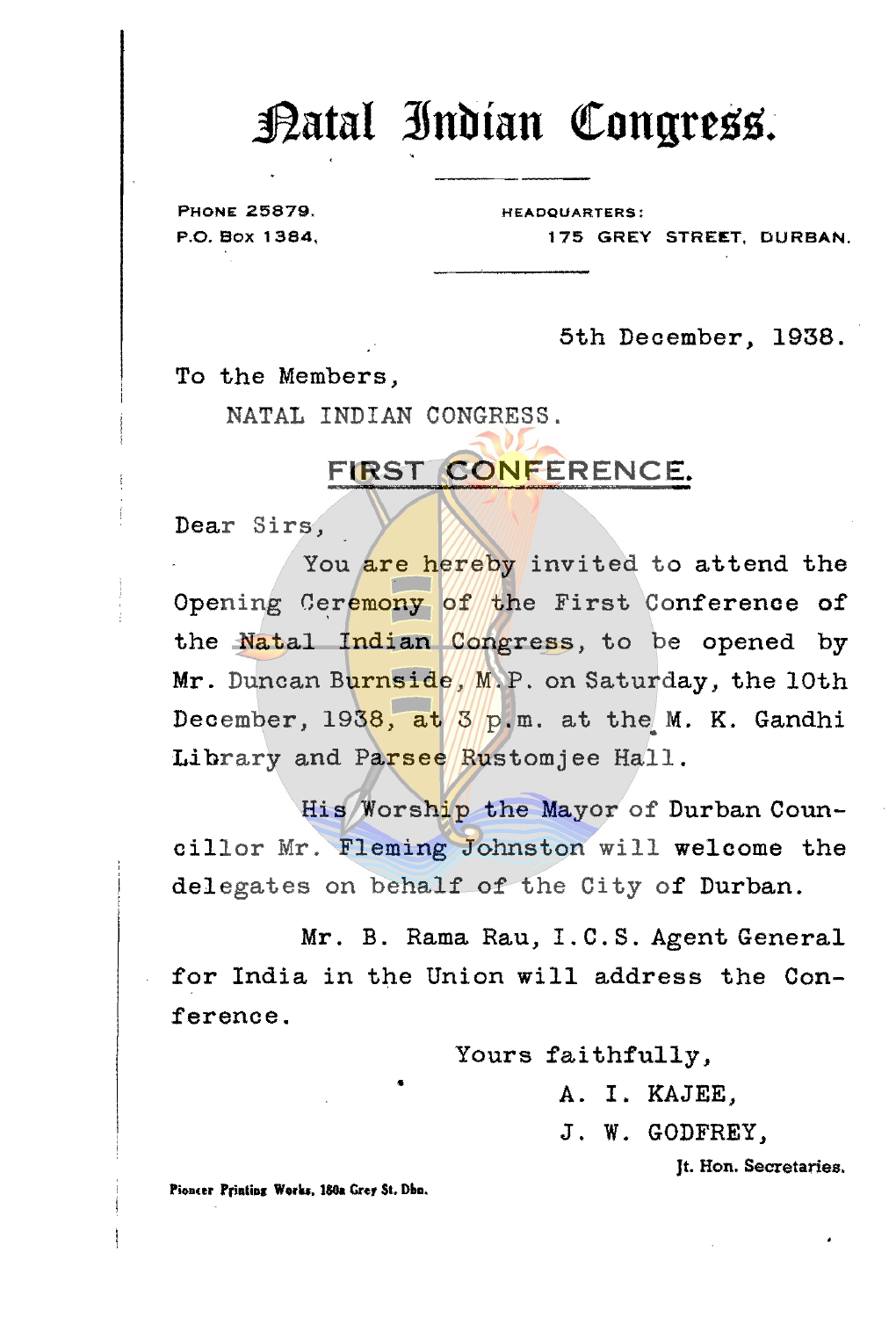### **NATAL INDIAN CONGRESS.**

| Headquarters: |  |                   |
|---------------|--|-------------------|
|               |  | 175. GREY STREET. |
| DURBAN.       |  |                   |

Ref. No. 2017. Ref. No. 2017. All communications to be addressed to **SBD**/KRG DURBAN. **SBD/KRG** *the Secretaries,* 

Phone 25879.  $P. O.$   $BOX$   $I384$ 

 $DURBAN.$  7th December  $1938$ NATAL.

 $1/95$ 

To Mr. M. E. Lakhi,  $P. O. Box 15,$ GREYTOWN.

Dear Friend,

re : CONFERENCE OF NATAL INDIAN CONGRESS -----------~---~--~-~-~----------------

You are herby appointed as a Delegate to represent the Indian Community of Greytown and District at the First Conference of the Natal Indian Congress, which will be held on the lOth and lith December, 1938 at the M. K. Gandhi Library and Parsee Rustomjee Hall, 140 Queen Street, Durban. The opening of the Conference will take place at

3 p.m. on the 10th instant.

The book containing the Agenda and other papers to be read **xM** at the Conference will be handed to you on calling at the Congress Office, 175 Grey Street, between 12 and I p.m. on Saturday the IOth instant.

Yours faithfully,

urs faithfully,<br>PRESIDENT.